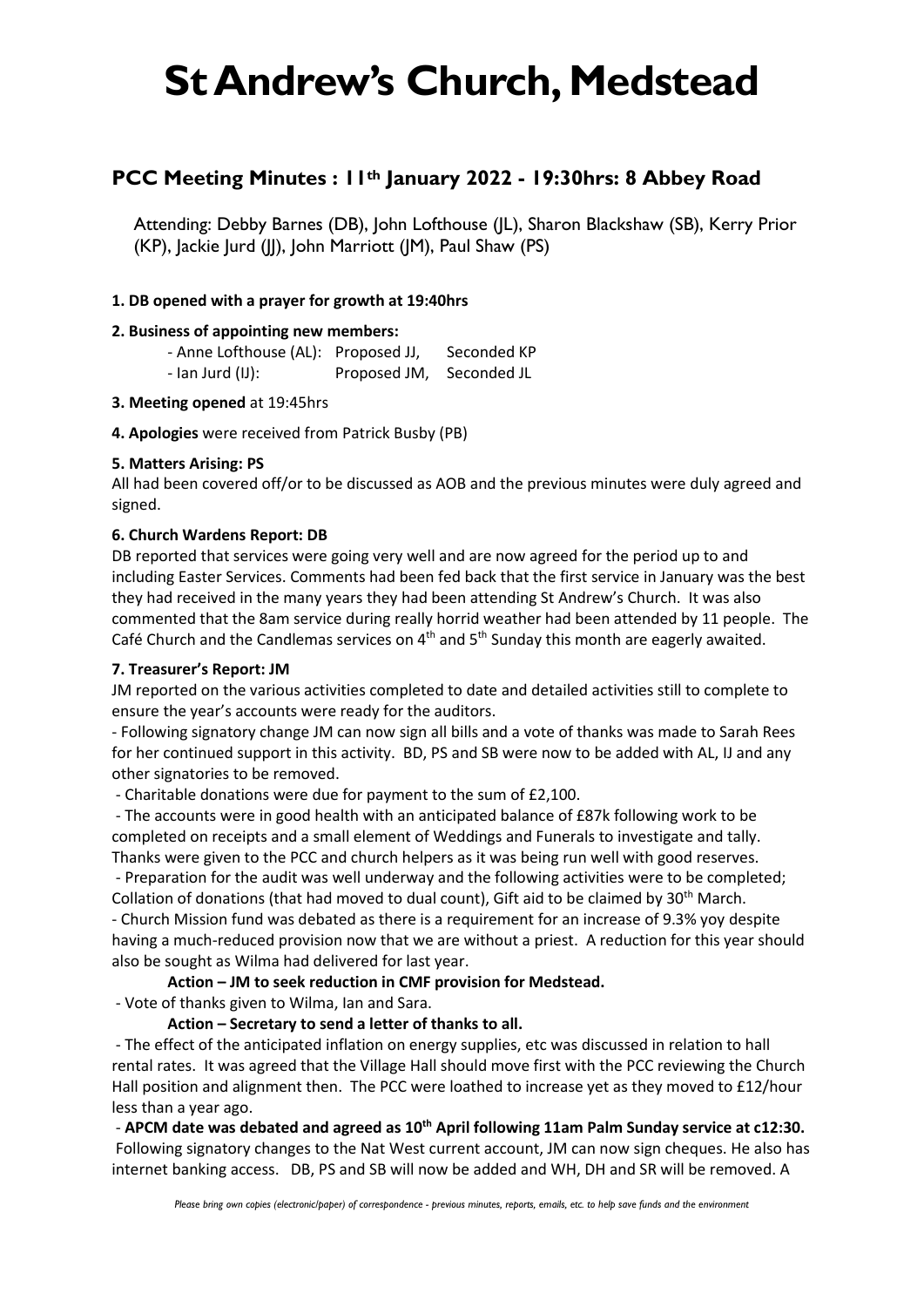vote of thanks was made to SR for her continued support during this interim period. A vote of thanks was also made to WH and DB for the work they did of church finance during 2021.

#### **Action – Secretary to send letters of thanks to SR, DH and WH.**

An updated statement is being prepared for CCLA regarding current PCC membership. All PCC members will become Trustees of the church charity, and a subset will become signatories for the savings account. JM is organising his own signatory access after which DB and PS will also be added. All other existing signatories will be removed.

Charitable donations were agreed for payment to the sum of £2,100.

Looking ahead, in 2022, aside from the usual matters, £12k has been earmarked for the porch upgrade and £10k for the hall toilets. This leaves £86k available.

The impact of inflation was discussed. Charges for 2022 were reviewed. Hall fees were revised last year and given that some organisations struggle with funding it was agreed to keep them 'as is' for now. The CCLA savings account is held in a cash fund yielding just 0.039% interest. This needs review bearing in mind that inflation is set to reach 5%.

A 9.3% increase in Church Mission Fund contribution to £26,326 has been requested. That is not as significant as might first appear as last year it dropped 7%. so overall it represents just a 1.7% increase on 2020. Given that this is a request as opposed to an obligation the situation was accepted although the meeting reflected a general sense of disappointment given that we now receive a much-reduced service provision as we are without a priest.

JM requested that the PCC consider the appointment of a person with specific responsibility for Gift Aid and communications with the congregation. There is a whole year's Gift Aid which needs to be processed before  $31^{st}$  March, possibly worth as much as £2k. Given the effort needed on the 2021 accounts JM does not have time available. There have been a number of generous donations of late which need to be acknowledged. Furthermore, the church is substantially funded by voluntary donations, and it is hoped that stakeholders will see fit to review their support during 2022. Given that JM rarely attends he felt this activity should be covered by a regular member of the congregation. DB agreed to take on the liaison role.

#### **Action: Nominations to assist JM in day-to-day financial activities sought (All)**

JM is moving as much financial activity on-line as possible so as to facilitate a bill-paying service over the summer.

#### **7a. Church Hall Toilet update:**

- Ian Hainsworth kindly shared a report to update the PCC on progress to date. All materials ordered were delivered prior to commencement and the work started on  $4<sup>th</sup>$  January on schedule and was continuing well with anticipated completion on  $14<sup>th</sup>$  January. Ian had been keeping in regular contact with the contractors and sub-contractors and it was agreed that Ian should be re-imbursed monies now and to pass on our thanks.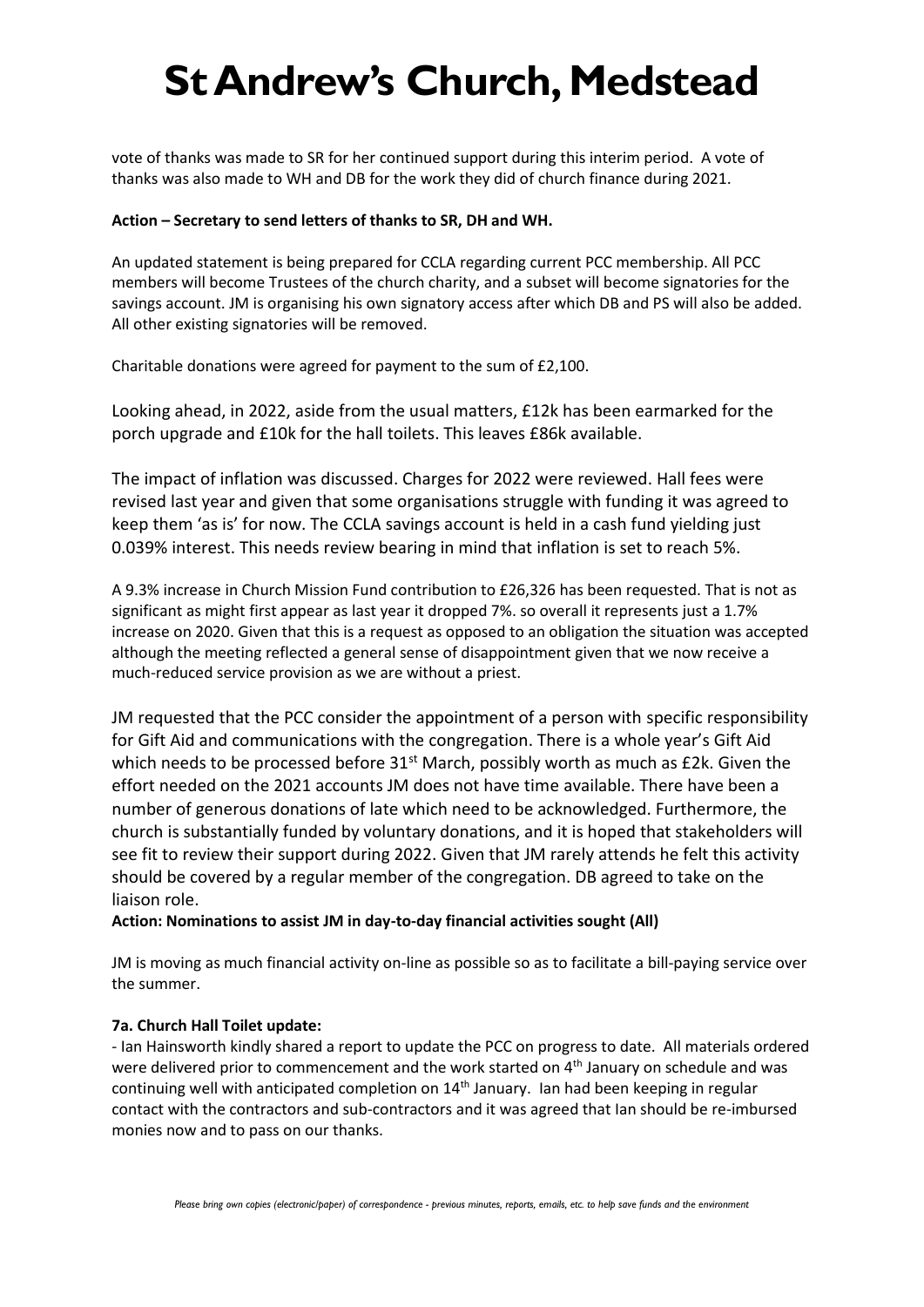#### **7b. Porch Refurbishment:**

- David Hayward kindly shared an update on the various works due to be carried oud on the porch commencing Monday  $17<sup>th</sup>$  January. The report also suggested that during the pre-work review that slight amends to the works were needed however any oncost would still be covered by the budget requested. Our thanks are passed on to David.

#### **8. Church Hall Report: SB**

- SB shared a report on the Church Hall showing that it was being well used despite the pandemic with 10 regular hirers for various activities for adults and children and that there were frequent oneoff requests for parties and meetings. The Hall has delivered c£7k to the funds over the last year/Part year (due to COVID).

- The Hall cleaner, Maxine, had resigned however a local resident **Marion Rogers has agreed to replace her from 15th January**

- Ian Hainsworth has agreed to take on the role of Safety Officer and SB is keen for a small management committee to be set up to help deal with all its affairs.

#### **Action: Hall Management Committee nominations to SB (All)**

#### **9. Social Report: SB**

SB shared a report detailing the activities in the limited programme (due to pandemic) for 2022: - **Quiz Night – Saturday 5th Feb**

- **Musical Evening** – Saturday 19<sup>th</sup> March was debated and it was decided to move the date to **Sunday 20th March** (to prevent a clash with Six Nations Rugby event) N.B. Flyer shared by PB.

**Action: Stage to be set in Church before Sunday Communion Service (All)**

- **French Musicians' Music Recital – Saturday 14th May**

- **Bereford's Open Garden event – Weekend 6th/7th August** for serving tea and cakes

#### **10. Music Report: PB**

- PB shared a report that St Andrew's Choir had been up and running since August 2021 and although most regular choristers had returned, we are down in numbers and **new members are always welcome.**

- Nine Lessons and Carols Service (organised by Ingrid Owen-Jones) had gone very well this year with a choir of 12 singers who sang an anthem, and the Guides & Brownies also played a medley of carols on handbells.

- Patrick and the Choir hope to continue servicing 1<sup>st</sup>, 3<sup>rd</sup> and 5<sup>th</sup> Sundays at St Andrew's Church as per the current rota and will be preparing anthems for Good Friday and Easter Sunday in due course.

- We welcomed the inclusion of a more modern hymn in a recent service and wondered if similar could be arranged for future services as third hymn.

- We also thoroughly enjoy the post service organ playing however the congregation should feel free to move around/leave during the playing.

#### **Action DB to discuss third hymn choices with PB**

#### **11. AOB: (All)**

#### **11a. Benefice reorganisation (carried forward from Matters Arising).**

- Alton re-organisation meeting being held at Bentworth Weds 12<sup>th</sup> Jan at 6pm. DB and AL to attend to hear the message imparted by Andrew Mickelfield.

#### **Action: DB/AL to share feedback from Bentworth meeting**

- Meeting for Medstead and Four Marks with Archdeacon on 18<sup>th</sup> January. An email from Rev. H W had been sent earlier this evening (11<sup>th</sup> January). This is to be shared with PCC members so that comments can be shared back to those attending the meeting (DB, JM, IJ)

#### **Action: IJ offered to share the email to the rest of PCC (IJ)**

- It was discussed and agreed that when a plan is known, this should be shared with the congregation and other regulare helpers with the Church to hear their views as our position is not

*Please bring own copies (electronic/paper) of correspondence - previous minutes, reports, emails, etc. to help save funds and the environment*